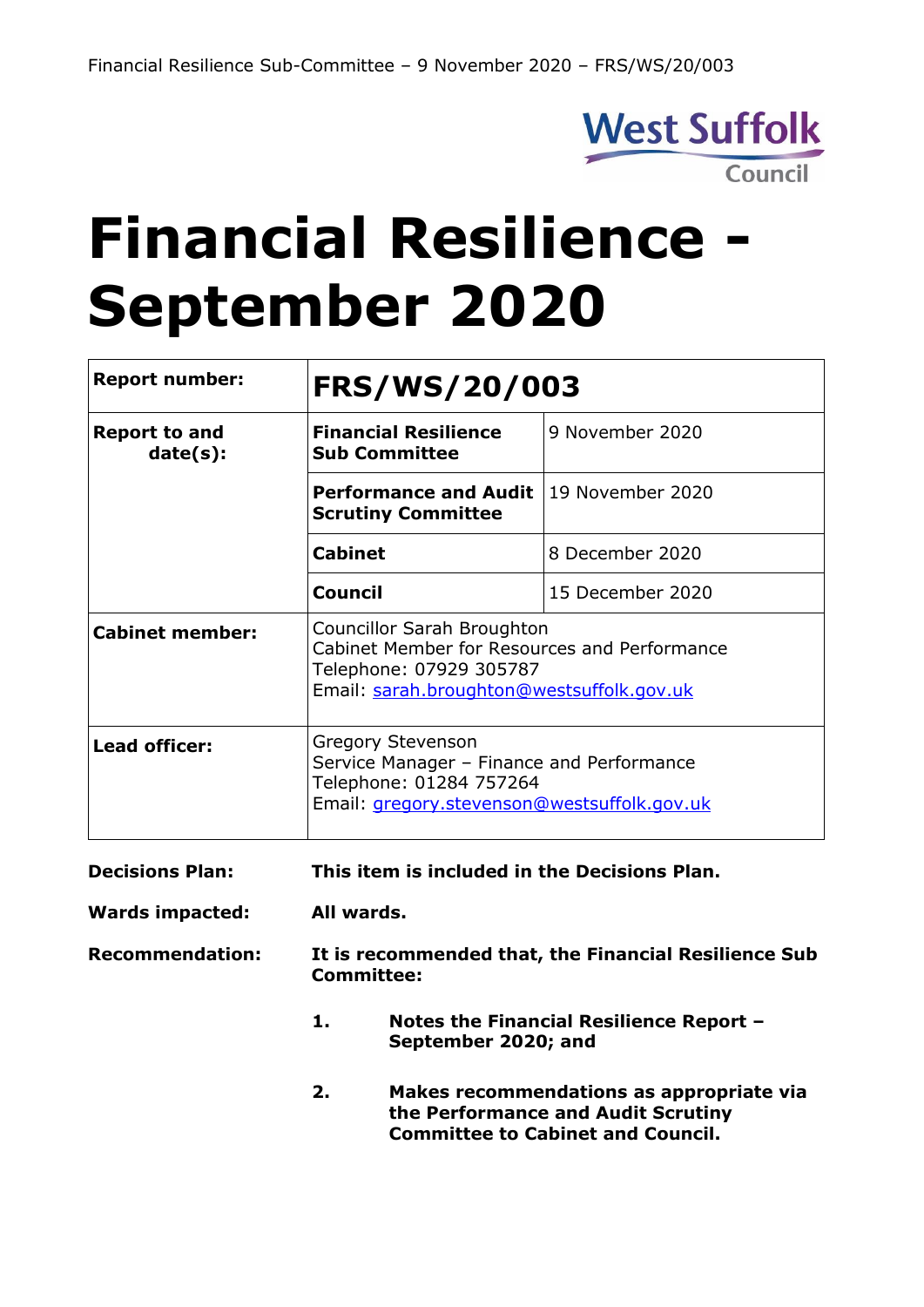## **1. Treasury Management Report – September 2020**

- 1.1 The purpose of this report is to report on the Investment Activities of West Suffolk Council from 1 April 2020 to 30 September 2020.
- 1.2 The total amount invested at 1 April 2020 was £29,900,000 and at 30 September 2020 £27,900,000.
- 1.3 The 2020/21 Annual Treasury Management and Investment Strategy Statements (report CAB/WS/20/005 approved 25 February 2020) sets out the Council's projections for the current financial year. The budget for investment income of 2020/21 is £142,141 which is based on a 0.65% target average rate of return on investments.
- 1.4 As at the end of September 2020 interest actually earned during the first half of the financial year amounted to £54,297.81 (average rate of return of 0.398%) against a profiled budget for the period of £71,070 (average rate of return 0.65%); a budgetary deficit of £16,772.69. The deficit relates to continued low interest rates as a result of the COVID-19 pandemic which started in mid-March. Please also see section 7 Other Market Considerations for more details.

## **2. Treasury Activities 1 April 2020 to 30 September 2020**

2.1 The table below summaries the interest earned, and the average rate of return achieved:

| <b>INTEREST EARNED AND AVERAGE RATE OF RETURN SUMMARY</b> |                                                     |                                         |                                           |  |  |  |
|-----------------------------------------------------------|-----------------------------------------------------|-----------------------------------------|-------------------------------------------|--|--|--|
| <b>Investment Category</b>                                | <b>Total</b><br><b>Average</b><br><b>Investment</b> | <b>Average Rate</b><br>of Return<br>(%) | <b>Interest</b><br><b>Earned in</b><br>Q1 |  |  |  |
| Temporary Investments (Term<br>Deposits)                  |                                                     |                                         |                                           |  |  |  |
| Lloyds 95 Day Account                                     | 2,422,621                                           | 0.159%                                  | 4,145.52                                  |  |  |  |
| Santander 365 Day Account                                 | 8,000,000                                           | 0.886%                                  | 35,517.80                                 |  |  |  |
| Santander 180 Day Account                                 | 1,000,000                                           | 0.686%                                  | 3,436.99                                  |  |  |  |
| Santander 95 Day Account                                  | 500,000                                             | 0.586%                                  | 1,467.80                                  |  |  |  |
| Lloyds Treasury Account                                   | 4,553,005                                           | 0.056%                                  | 1,289.32                                  |  |  |  |
| <b>Barclays Deposit Account</b>                           | 6,000,000                                           | 0.010%                                  | 300.82                                    |  |  |  |
| <b>CCLA MMF</b>                                           | 5,278,688                                           | 0.247%                                  | 6,529.70                                  |  |  |  |
| <b>Local Authorities</b>                                  |                                                     |                                         |                                           |  |  |  |
| HM Debt Management Office                                 | 6,246,212                                           | 0.036%                                  | 1,609.86                                  |  |  |  |
| Total Overall Average Return on Investments %             | 0.398%                                              |                                         |                                           |  |  |  |
| Total Interest Earned - 1 April 2020 to 30 Sept 2020      | 54,297.81                                           |                                         |                                           |  |  |  |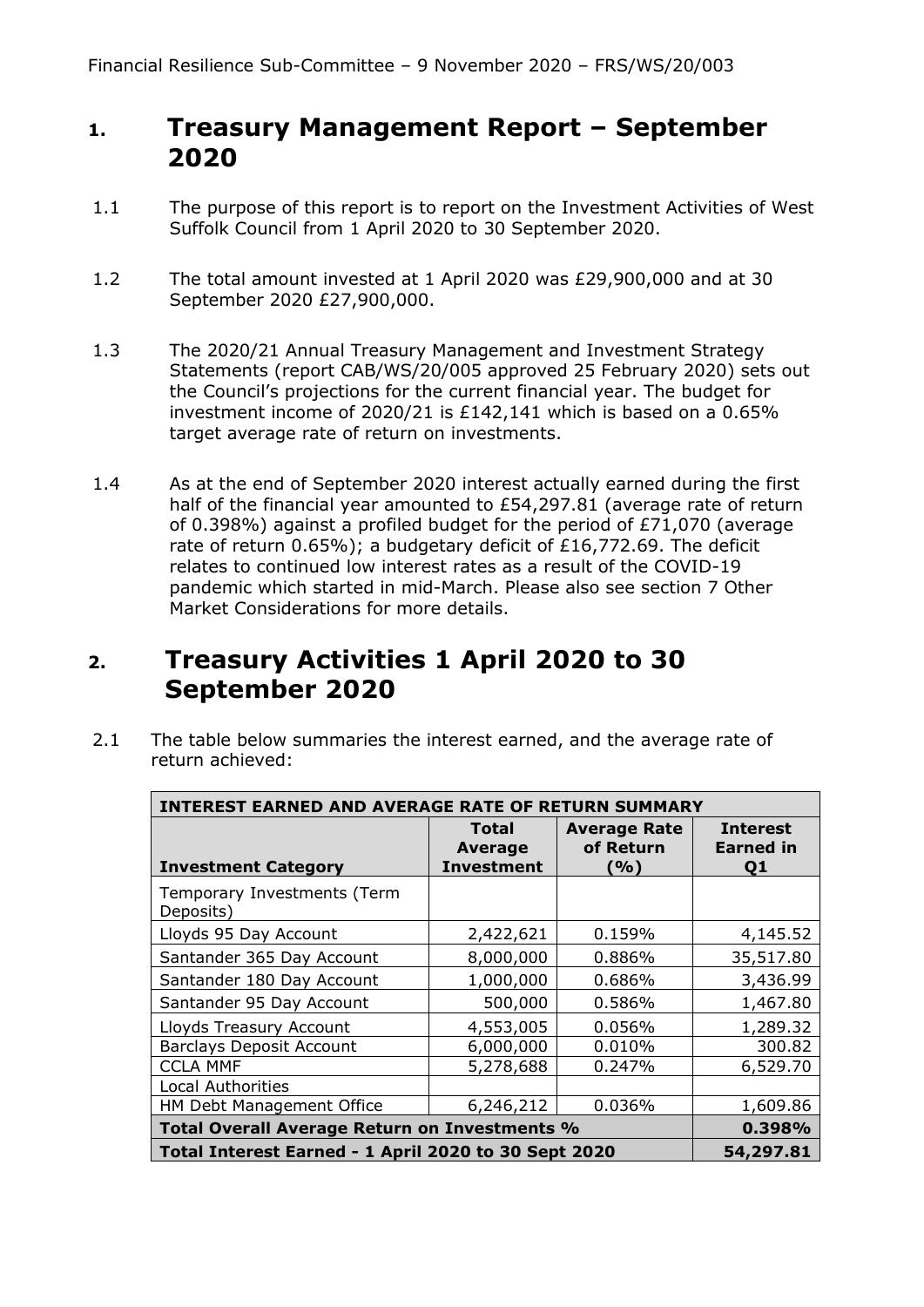2.2 The table below summaries the investment activity during the period:

| <b>TREASURY MANAGEMENT - INVESTMENT ACTIVITY SUMMARY</b> |             |  |  |  |  |
|----------------------------------------------------------|-------------|--|--|--|--|
|                                                          | 2020/21     |  |  |  |  |
| <b>Opening Balance 01 April 2020</b>                     | 29,900,00   |  |  |  |  |
| Investments made during the year (including transfers    |             |  |  |  |  |
| to business reserve accounts)                            | 76,250,000  |  |  |  |  |
| <b>Sub Total</b>                                         | 106,150,000 |  |  |  |  |
| Investments realised during the year (including          |             |  |  |  |  |
| withdrawals from business reserve accounts)              | 78,250,000  |  |  |  |  |
| <b>Closing Balance 30 September 2020</b>                 | 27,900,000  |  |  |  |  |

2.3 The table below lists the investments held as at 30 September 2020:

| <b>Investments held as at 30 September 2020</b> |                                   |                         |                       |                         |  |  |  |
|-------------------------------------------------|-----------------------------------|-------------------------|-----------------------|-------------------------|--|--|--|
| Counterparty                                    | <b>Principal</b><br><b>Amount</b> | <b>Interest</b><br>Rate | <b>Date</b><br>Loaned | Date<br>Returned        |  |  |  |
| Lloyds 95 Day                                   | 2,400,000                         | 0.20%                   | 01/04/20              | <b>Notice</b>           |  |  |  |
| Santander 365 Day                               | 8,000,000                         | 0.75%                   | 01/04/20              | <b>Notice</b>           |  |  |  |
| Santander 180 Day                               | 1,000,000                         | 0.55%                   | 01/04/20              | <b>Notice</b>           |  |  |  |
| Santander 95 Day                                | 500,000                           | 0.45%                   | 01/04/20              | <b>Notice</b>           |  |  |  |
| Lloyds Treasury Account                         | 0.00                              | $0.05\%$                | 01/04/20              | On call<br>availability |  |  |  |
| <b>Barclays Deposit Account</b>                 | 6,000,000                         | 0.01%                   | 01/04/20              | On call<br>availability |  |  |  |
| <b>CCLA MMF</b>                                 | 4,000,000                         | 0.25%                   | 01/04/20              | On call<br>availability |  |  |  |
| HM Debt Man. Office                             | 6,000,000                         | 0.10%                   | 01/09/20              | 19/10/20                |  |  |  |
| <b>TOTAL</b>                                    | 27,900,000                        |                         |                       |                         |  |  |  |

• As at 30 September 2020, notice has been placed on the Santander 180 Day account to fund a shortfall in cash flow from mid-March 2021. Based on current forecasts, notice will need to be given on the Santander 95 Day account and Lloyds 95 Day account again to fund the shortfall in cashflow from mid-March 2021.

Please note: The interest rates above are the achieved rates throughout the reporting period, actual rates going forward will be rates in force as at 1 October 2020.

# **3. Borrowing and Capital Costs - Affordability**

- 3.1 The 2020/21 Budget had, assumptions on borrowing for capital projects included within it. This borrowing was based around four main projects:
	- Western Way development
	- Mildenhall Hub
	- Barley Homes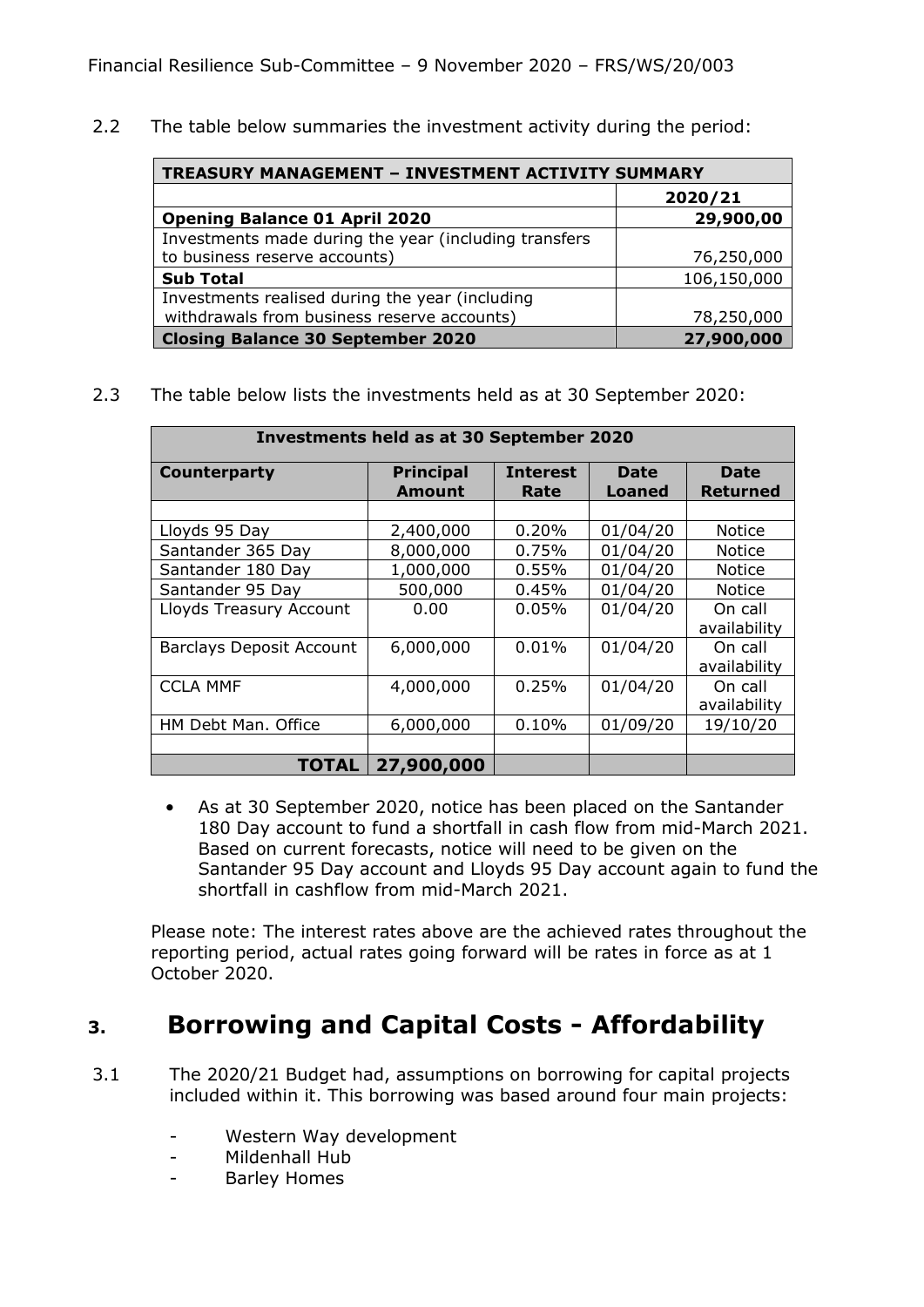#### - Investing in our Growth Fund

There is also the long-standing £4.0m loan relating to the Newmarket Leisure Centre.

| SUMMARY OF CAPITAL BORROWING BUDGET 2020/21                 |                                                    |                                                            |                                   |  |
|-------------------------------------------------------------|----------------------------------------------------|------------------------------------------------------------|-----------------------------------|--|
| <b>Project</b>                                              | <b>External</b>                                    | <b>Servicing Costs</b>                                     |                                   |  |
|                                                             | <b>Borrowing</b><br><b>Requirement</b><br>(Budget) | <b>Minimum</b><br><b>Revenue</b><br><b>Provision (MRP)</b> | <b>Interest</b><br><b>Payable</b> |  |
| Investing in our Growth<br>Fund                             | £16,307,872                                        | £763,000                                                   | £406,700                          |  |
| Western Way<br>Development                                  | £21,560,577                                        | £197,750                                                   | £0                                |  |
| Mildenhall Hub                                              | £9,076,049                                         | £57,000*                                                   | £62,000*                          |  |
| <b>West Suffolk</b><br><b>Operational Hub</b>               | £0                                                 | £289,000                                                   | £317,000                          |  |
| Newmarket Leisure<br>Centre (FHDC)                          | £4,000,000                                         | £113,000                                                   | £169,600                          |  |
| Toggam Solar Farm                                           | £0**                                               | £107,500                                                   | £202,000                          |  |
| 20 High St Haverhill                                        | $£0**$                                             | £49,300                                                    | £54,200                           |  |
| 113 High St<br>Newmarket                                    | $£0**$                                             | £24,930                                                    | £19,944                           |  |
| <b>Provincial House</b>                                     | $£0**$                                             | £92,500                                                    | £101,000                          |  |
| Vicon House, Western<br>Way                                 | £0                                                 | £46,500                                                    | £105,000                          |  |
| 33-35 High St Haverhill                                     | £0                                                 | £5,000                                                     | £11,300                           |  |
| 17/18 Cornhill                                              | £1,720,530                                         | £0                                                         | £0                                |  |
| <b>Total borrowing and</b><br>associated servicing<br>costs | £52,665,028                                        | £1,745,480                                                 | £1,448,744                        |  |
| % of Gross Revenue<br><b>Income Budget ***</b>              |                                                    | 3.1%                                                       | 2.6%                              |  |

#### 3.2 The details of these Budgets are laid out below:

\* Mildenhall Hub planned to be completed late 2020/21. Borrowing costs are not planned until the site is active.

\*\* Business cases assessed on the basis of borrowing. These purchases were made in prior years using available cash reserves. A full year of MRP and borrowing are budgeted.

\*\*\* Referred to as Net Revenue Budget in previous reports and capital strategy – title amend to make relationship to West Suffolk gross revenue income budget £56.1m) clearer.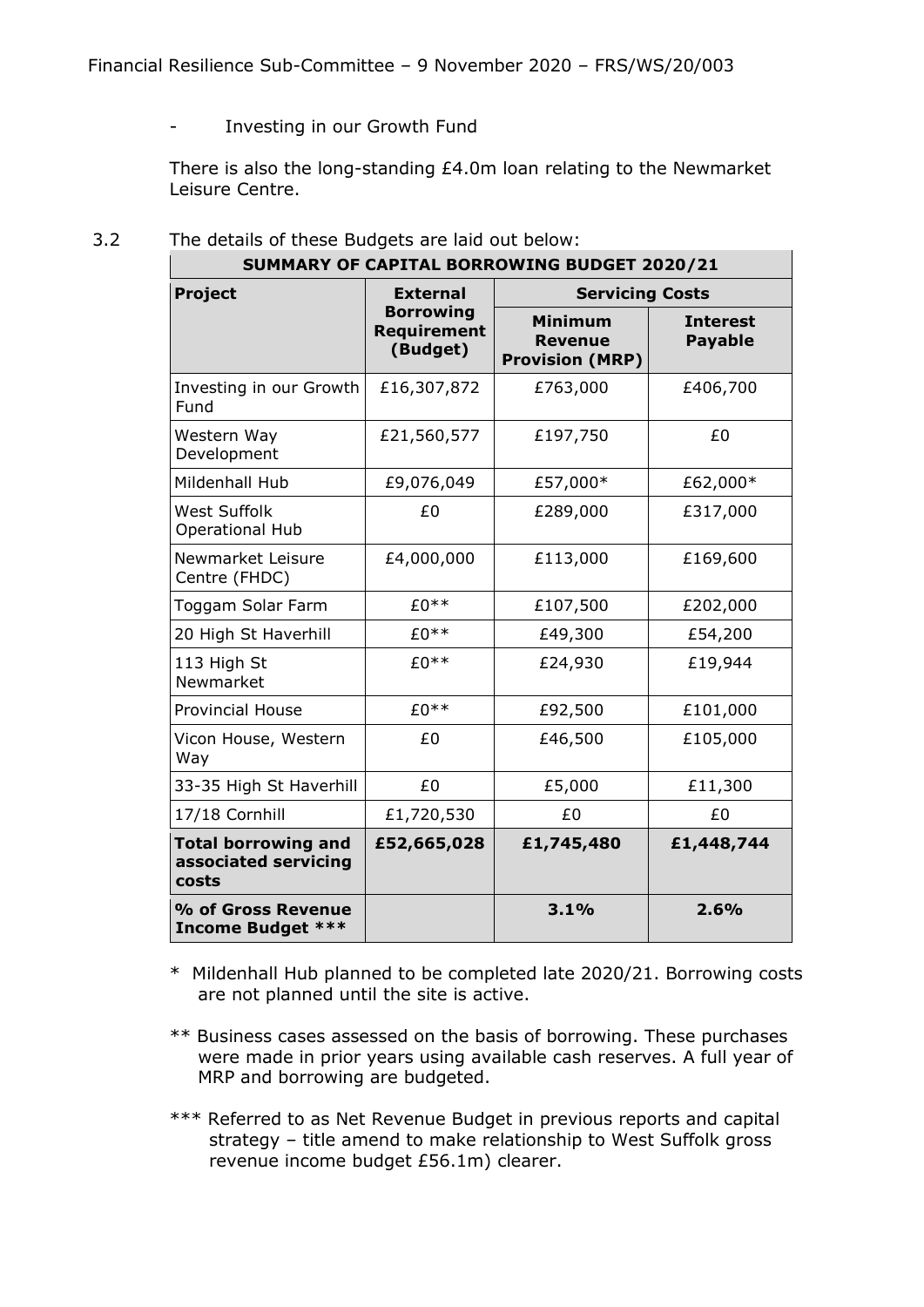- 3.3 The affordability of borrowing and capital costs is a key metric in our financial planning and resilience assessments. Current and future financial affordability and resilience to such costs is key when evaluating any new opportunities. As set out in the approved West Suffolk Capital Strategy we are using the % of the Gross Revenue Income Budget for both MRP and Interest Payable to assess the Councils affordability position. In other words, how much (in % terms) of our gross revenue income budget is committed to servicing our external debt.
- 3.4 The forecast position on each of these projects for the full year of 2020/21 is as below:

|                                                                      | SUMMARY OF CAPITAL BORROWING FOR 2020/21 |                                                                                                                         |                                                               |                                   |  |  |  |
|----------------------------------------------------------------------|------------------------------------------|-------------------------------------------------------------------------------------------------------------------------|---------------------------------------------------------------|-----------------------------------|--|--|--|
| <b>Project</b>                                                       | <b>External</b><br><b>Borrowing</b>      | <b>Use of</b><br><b>Available</b><br>Revenue<br><b>Reserves (in</b><br>place of<br><b>External</b><br><b>Borrowing)</b> | <b>Minimum</b><br><b>Revenue</b><br><b>Provision</b><br>(MRP) | <b>Interest</b><br><b>Payable</b> |  |  |  |
| Investing in our<br>Growth Fund                                      | £0                                       | £16,271,789                                                                                                             | £763,000                                                      | £0                                |  |  |  |
| Western Way<br>Development                                           | £0                                       | £0                                                                                                                      | £0                                                            | £0                                |  |  |  |
| Mildenhall Hub                                                       | £0                                       | £12,156,353                                                                                                             | £57,000                                                       | £0                                |  |  |  |
| <b>West Suffolk</b><br><b>Operational Hub</b>                        | £0                                       | £0                                                                                                                      | £289,000                                                      | £0                                |  |  |  |
| Newmarket Leisure<br>Centre (FHDC)                                   | £4,000,000                               | £0                                                                                                                      | £113,000                                                      | £170,994                          |  |  |  |
| Toggam Solar Farm                                                    | £0                                       | £0                                                                                                                      | £107,500                                                      | £0                                |  |  |  |
| 20 High St Haverhill                                                 | £0                                       | £0                                                                                                                      | £49,300                                                       | £0                                |  |  |  |
| 113 High St<br>Newmarket                                             | £0                                       | £0                                                                                                                      | £24,930                                                       | £0                                |  |  |  |
| Olding Road DHL<br>Depot                                             | £0                                       | £0                                                                                                                      | £92,500                                                       | £0                                |  |  |  |
| Vicon House, Western<br>Way                                          | £0                                       | £0                                                                                                                      | £46,500                                                       | £0                                |  |  |  |
| 33-35 High Street,<br>Haverhill*                                     | £0                                       | £0                                                                                                                      | £5,000                                                        | £0                                |  |  |  |
| 17/18 Cornhill                                                       | £0                                       | £1,272,183                                                                                                              | £0                                                            | £0                                |  |  |  |
| <b>Sub total</b>                                                     |                                          | £4,000,000 £29,700,325                                                                                                  | £1,547,730                                                    | £170,994                          |  |  |  |
| <b>Total Borrowing</b>                                               | £33,700,325                              |                                                                                                                         |                                                               |                                   |  |  |  |
| % of Gross Revenue<br><b>Income (excl</b><br><b>COVID-19 Grants)</b> |                                          |                                                                                                                         | 3.0%                                                          | 0.3%                              |  |  |  |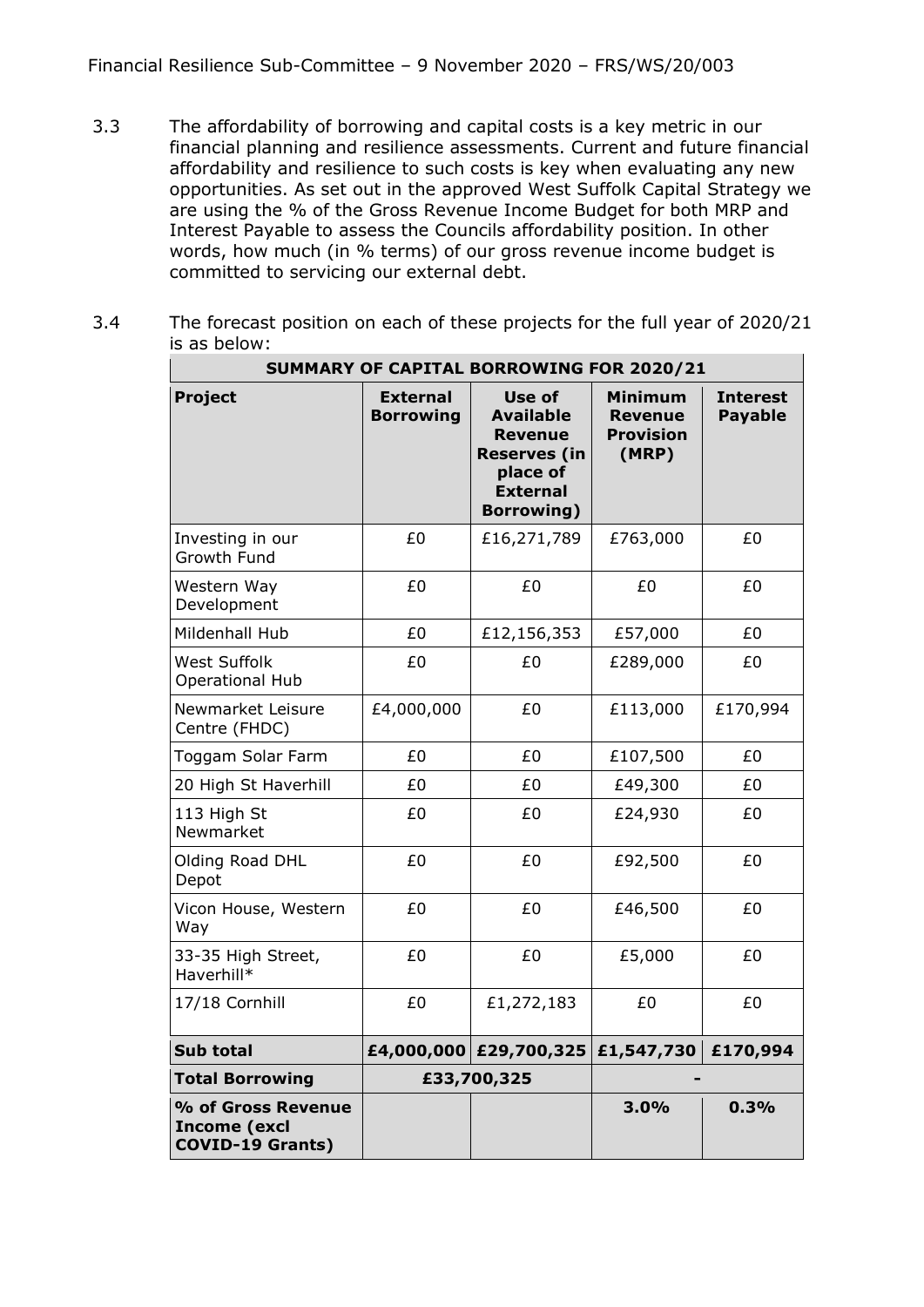The original forecast position moved due to the following reasons:

- No requirement of external borrowing in 2020/21.
- Reviewing the Western Way development in light of the COVID-19 outbreak.

The impact of these changes is a reduction in forecast Interest Payable of £1,277,750 in 2020/21.

- 3.5 The improvement in the Forecast Interest Payable value is due to the use of internal cash balances as oppose to externally borrowing which attracts a higher borrowing cost. The saving in the interest payable budget will be transferred to the capital financing reserve to be utilised in future budget periods to accommodate any fluctuations/market movements in external borrowing costs
- 3.6 As at the end of September 2020 there had been no requirement to borrow externally over and above the £4.0m Barclays loan. Therefore, the only interest payable for the year was the £170,994 relating to this. As at the end of September 2020 a total of £29.7m is forecast to be borrowed internally from available cash balances which reflects the council's underlying need to borrow.

# **4. Borrowing and Income - Proportionality**

- 4.1 The concept of proportionality, alongside that of affordability, is a key consideration when considering funding projects through borrowing.
- 4.2 The costs and risks associated with that borrowing should be looked at as part of the whole financial position of the council in our financial planning and resilience assessments. Awareness of the scale and relationship with the asset base and revenue delivery is essential to informed decision making.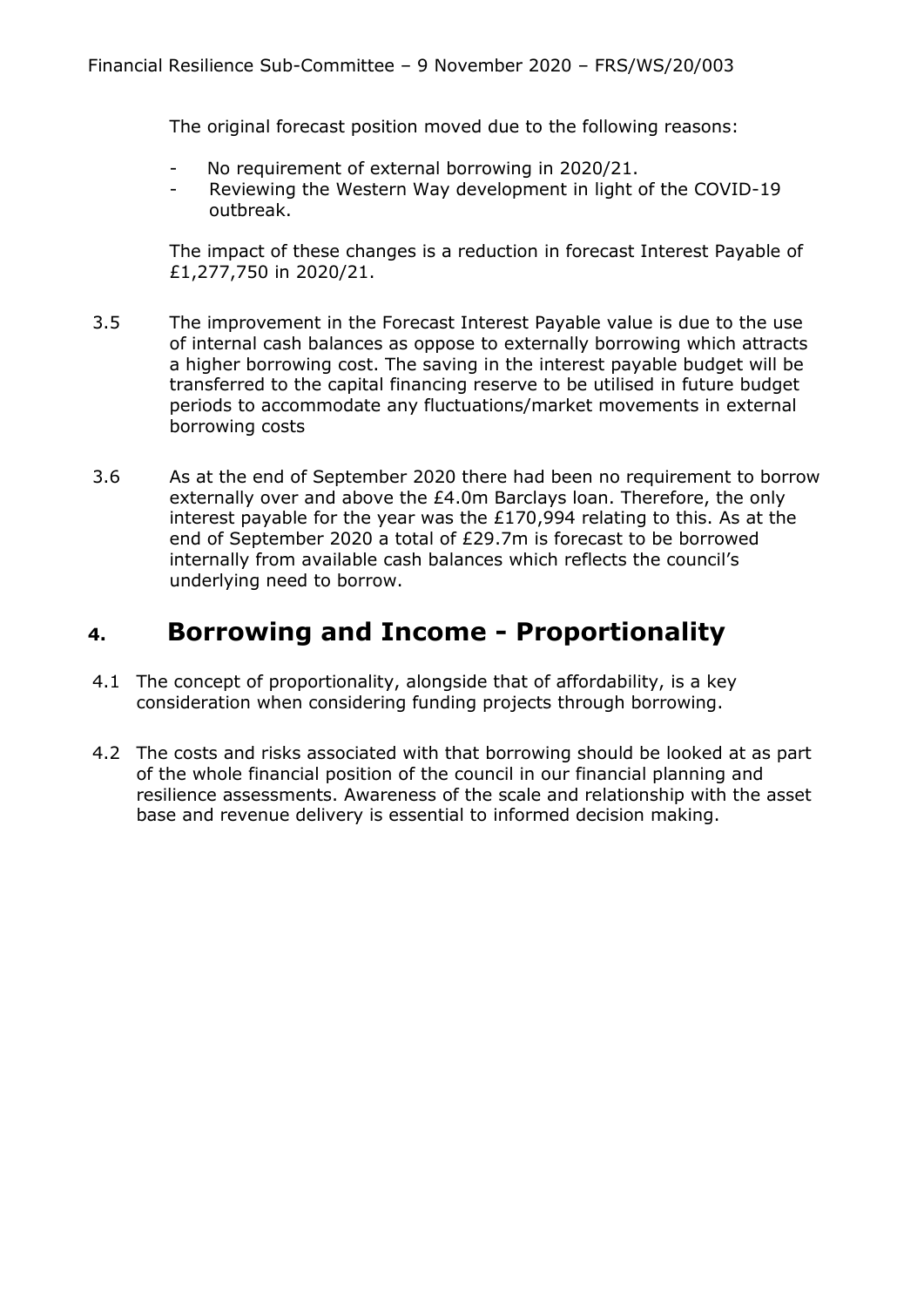4.3 This relationship and trend between borrowing, asset base and yield (expressed as income as % of net revenue) from the investments that the council has made are laid out in the tables below. These are split by asset type. This table shows that the £52.7m budgeted borrowing would have represented 21.2% of our Long- Term Asset (£248.7m) base. The Council receives around £8.5m income (gross) from its previous asset investments (as set out below) which represents 15.2% of our total gross revenue income budget.

| 2020/21<br><b>BUDGET</b>   | Asset<br><b>Value</b><br>£m | <b>External</b><br><b>Borrowing</b><br>£m | <b>Borrowing</b><br>as $%$ of<br><b>Long-Term</b><br><b>Assets</b><br>(£248.7m) | Annual<br><b>Income</b><br>£m | % Proportion<br>of Total Gross<br><b>Revenue</b><br><b>Income Budget</b> |
|----------------------------|-----------------------------|-------------------------------------------|---------------------------------------------------------------------------------|-------------------------------|--------------------------------------------------------------------------|
| <b>Industrial Units</b>    | £24.2                       | £0.0                                      | $0\%$                                                                           | £2.7                          | 4.8%                                                                     |
| <b>Retail Units</b>        | £28.2                       | £0.0                                      | $0\%$                                                                           | £1.8                          | 3.2%                                                                     |
| Land                       | £10.3                       | £0.0                                      | $0\%$                                                                           | £1.0                          | 1.8%                                                                     |
| Solar Farm                 | £13.8                       | £0.0                                      | $0\%$                                                                           | £1.5                          | 2.7%                                                                     |
| Growth Fund                |                             | £16.3                                     | $6.6\%$                                                                         | £1.5                          | 2.7%                                                                     |
| Western Way<br>Development |                             | £21.6                                     | 8.7%                                                                            | £0.0                          | 0.0%                                                                     |
| Mildenhall Hub             |                             | £9.1                                      | $3.7\%$                                                                         | £0.0                          | 0.0%                                                                     |
| Other                      |                             | £5.7                                      | 2.3%                                                                            | £0.0                          | 0.0%                                                                     |
| <b>TOTAL</b>               |                             | £55.7                                     | 21.2%                                                                           | £8.5                          | 15.2%                                                                    |

4.4 The forecast position for the financial year 2020/21 for borrowing and income is laid out below:

| 2020/21                    | <b>Asset</b><br><b>Value</b><br>£m | <b>External</b><br><b>Borrowing</b><br>£m | <b>Borrowing</b><br>as $%$ of<br>Long-Term<br><b>Assets</b><br>(£248.7m) | Annual<br><b>Income</b><br>£m | % Proportion<br>of Total WSC<br><b>Gross Revenue</b><br>Income (excl.<br>Grants) |
|----------------------------|------------------------------------|-------------------------------------------|--------------------------------------------------------------------------|-------------------------------|----------------------------------------------------------------------------------|
| <b>Industrial Units</b>    | £24.2                              | £0.0                                      | $0\%$                                                                    | £2.6                          | 5.3%                                                                             |
| Retail Units               | £31.8                              | £0.0                                      | $0\%$                                                                    | £1.7                          | 3.4%                                                                             |
| Land                       | £10.3                              | £0.0                                      | $0\%$                                                                    | £0.9                          | 1.8%                                                                             |
| Solar Farm                 | £13.8                              | £0.0                                      | $0\%$                                                                    | £1.3                          | 2.6%                                                                             |
| Growth Fund                |                                    | £16.3                                     | 6.5%                                                                     | £1.5                          | 3.0%                                                                             |
| Western Way<br>Development |                                    | £0.0                                      | $0\%$                                                                    | £0.0                          | 0.0%                                                                             |
| Mildenhall Hub             |                                    | £0.0                                      | $0\%$                                                                    | £0.0                          | $0.0\%$                                                                          |
| Other                      |                                    | £4.0                                      | 1.6%                                                                     | £0.0                          | 0.0%                                                                             |
| <b>TOTAL</b>               |                                    | £20.3                                     | 8.1%                                                                     | £8.0                          | 16.1%                                                                            |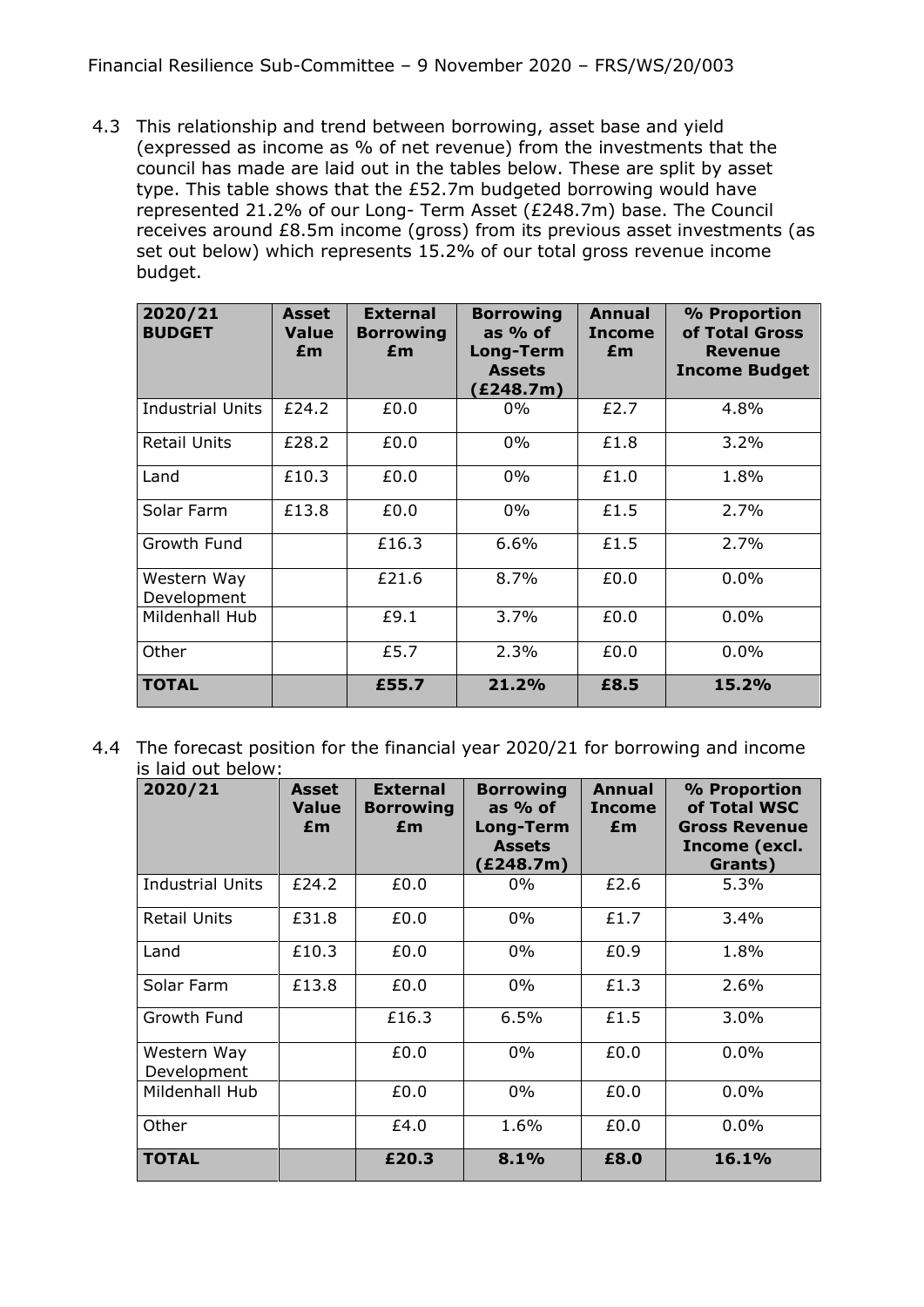4.5 The change in % of Gross Revenue Income (based on total gross revenue income budget of £56.1m) is caused by reduced forecasts in other income areas (car parks and planning in particular).

#### **5. Borrowing and Asset Yields**

- 5.1 Borrowing, whether internally from available cash balances or externally from other institutions, bears a cost which will affect the yield of investments made with that money.
- 5.2 West Suffolk Council makes investment decisions to support its strategic priorities which are not solely focussed on financial return, in line with our agreed Investing in our Growth Agenda Strategy. There are therefore a range of yield returns delivered by these investments that varies from project to project dependant on the wider blended socio-economic returns that these projects give.
- 5.3 In order to aid comparison between projects and returns from 'normal' treasury management cash investment (section 2 above), the table below shows the income and net return from the current project portfolio.

| 2020/21<br><b>BUDGET</b>   | <b>Asset</b><br><b>Value</b><br>£m | <b>Borrowing</b><br>£m | <b>Annual</b><br><b>Income</b><br>£m | <b>Net</b><br><b>Return</b><br>(Excl.<br><b>Borrowing</b><br><b>Costs</b><br>****\ | <b>Net Return</b><br>(Incl.<br><b>Borrowing</b><br>Costs) | <b>Yield</b><br>$\frac{6}{9}$<br>(E/A) |
|----------------------------|------------------------------------|------------------------|--------------------------------------|------------------------------------------------------------------------------------|-----------------------------------------------------------|----------------------------------------|
|                            | A                                  | B                      | C                                    | D                                                                                  | E.                                                        | F                                      |
| <b>Industrial Units</b>    | £24.2                              | £0.0                   | £2.7                                 | £2.2                                                                               | £2.2                                                      | 9.1%                                   |
| <b>Retail Units</b>        | £28.2                              | £0.0                   | £1.8                                 | £1.5                                                                               | £1.5                                                      | 5.3%                                   |
| Land                       | £10.3                              | £0.0                   | £1.0                                 | £1.0                                                                               | £1.0                                                      | 9.7%                                   |
| Solar Farm                 | £14.4                              | £0.0                   | £1.5                                 | £1.1                                                                               | £0.5                                                      | 3.3%                                   |
| Growth Fund                |                                    | £16.3                  | £1.5                                 | £1.5                                                                               | £0.2                                                      | 1.0%                                   |
| Western Way<br>Development |                                    | £21.6                  | £0.0                                 | £0.0                                                                               | £0.0                                                      | 0.0%                                   |
| Mildenhall Hub             |                                    | £9.1                   | £0.0                                 | £0.0                                                                               | £0.0                                                      | 0.0%                                   |
| Other                      |                                    | £5.7                   | £0.0                                 | £0.0                                                                               | £0.0                                                      | 0.0%                                   |
| <b>TOTAL</b>               | £77.1                              | £55.7                  | £8.5                                 | £7.3                                                                               | £5.4                                                      | 4.1%                                   |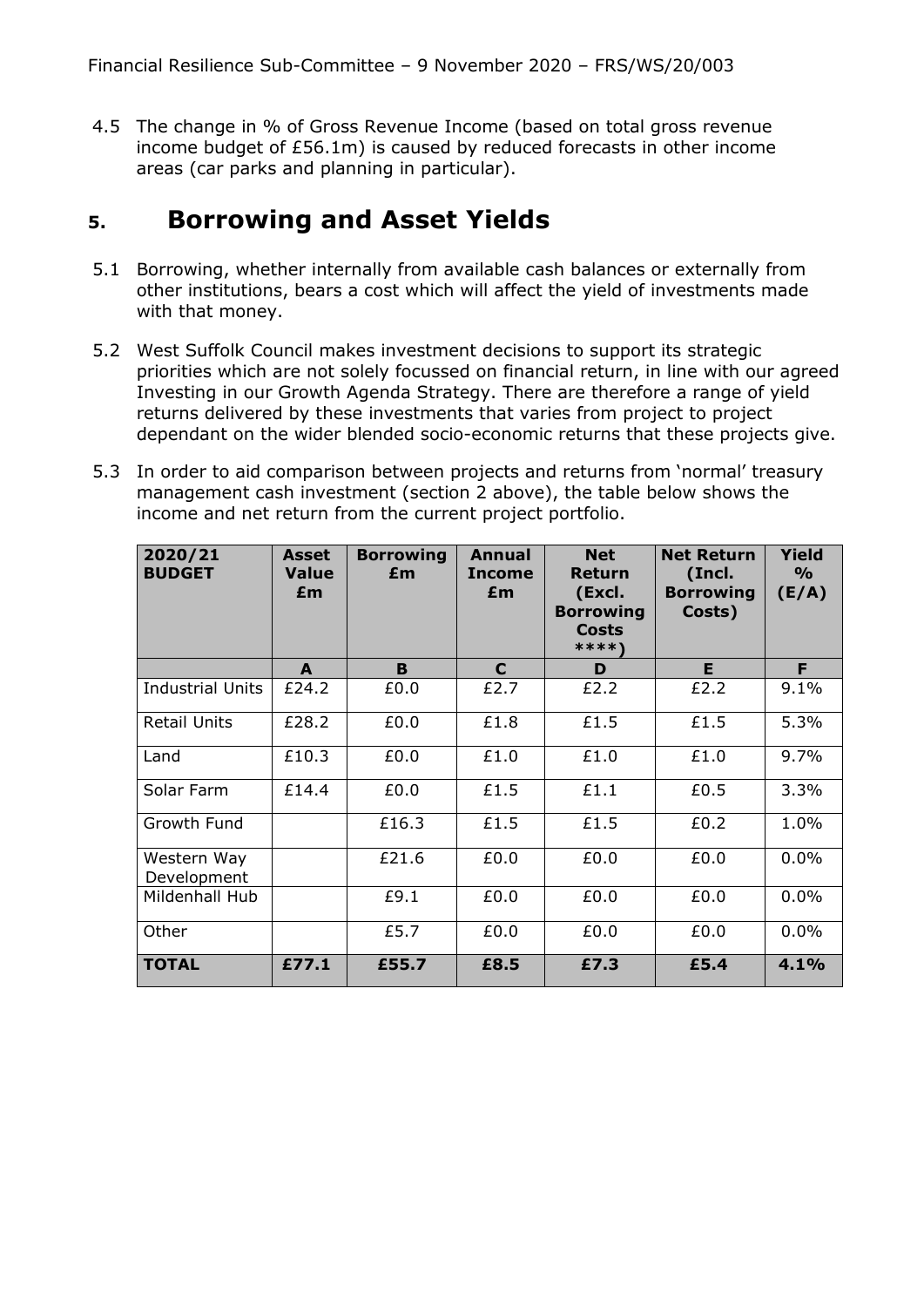| 2020/21                            | Asset<br><b>Value</b><br>£m | <b>Borrowing</b><br>£m | Annual<br><b>Income</b><br>£m | <b>Net</b><br><b>Return</b><br>(Excl.<br><b>Borrowing</b><br><b>Costs</b><br>****) | <b>Net Return</b><br>(Incl.<br><b>Borrowing</b><br>Costs) | <b>Yield</b><br>$\frac{9}{0}$<br>(E/A) |
|------------------------------------|-----------------------------|------------------------|-------------------------------|------------------------------------------------------------------------------------|-----------------------------------------------------------|----------------------------------------|
|                                    | A                           | B                      | C                             | D                                                                                  | E                                                         | F.                                     |
| Industrial<br>Units                | £24.2                       | £0.0                   | £2.6                          | £2.1                                                                               | £2.1                                                      | 8.7%                                   |
| <b>Retail Units</b>                | £31.8                       | £0.0                   | £1.7                          | £1.4                                                                               | £1.4                                                      | 4.4%                                   |
| Land                               | £10.3                       | £0.0                   | £0.9                          | £0.9                                                                               | £0.9                                                      | 8.7%                                   |
| Solar Farm                         | £14.4                       | £0.0                   | £1.3                          | £0.9                                                                               | £0.3                                                      | 2.1%                                   |
| Growth Fund                        |                             | £16.3                  | £1.5                          | £1.5                                                                               | £0.2                                                      | 1.0%                                   |
| West Suffolk<br>Operational<br>Hub |                             | £0.0                   | £0.0                          | £0.0                                                                               | £0.0                                                      | 0.0%                                   |
| Mildenhall Hub                     |                             | £0.0                   | £0.0                          | £0.0                                                                               | £0.0                                                      | 0.0%                                   |
| Other                              |                             | £4.0                   | £0.0                          | £0.0                                                                               | £0.0                                                      | 0.0%                                   |
| <b>TOTAL</b>                       | £80.7                       | £20.3                  | £8.0                          | £6.8                                                                               | £4.9                                                      | 4.8%                                   |

\*\*\*\* Includes direct operating costs.

## **6. Borrowing and Temporary Loans**

6.1 Below is a summary of the borrowings and temporary loans as at 30 September 2020:

| <b>BORROWINGS AND TEMPORARY LOANS</b>                                      |            |               |  |  |  |  |
|----------------------------------------------------------------------------|------------|---------------|--|--|--|--|
| <b>Balance outstanding</b><br>Lender / Loan number<br><b>Maturity date</b> |            |               |  |  |  |  |
| Barclays Loan                                                              | £4,000,000 | 31 March 2078 |  |  |  |  |

# **7. Other Market Considerations**

- 7.1 The COVID-19 pandemic continues to play havoc with the financial markets around the world. Combined with the UK's imminent exit from Europe, interest rates and investment returns remain at an all-time low.
- 7.2 Base rate has remained at 0.10%, with little prospect of any increase in the foreseeable future. Indeed, many analysists are predicting zero or negative rates before we see any increase in rates.
- 7.3 The major credit rating agencies continue to review financial institutions and based on their current ratings only major high street banks and one building society remain available to the Council for investment under the criteria laid